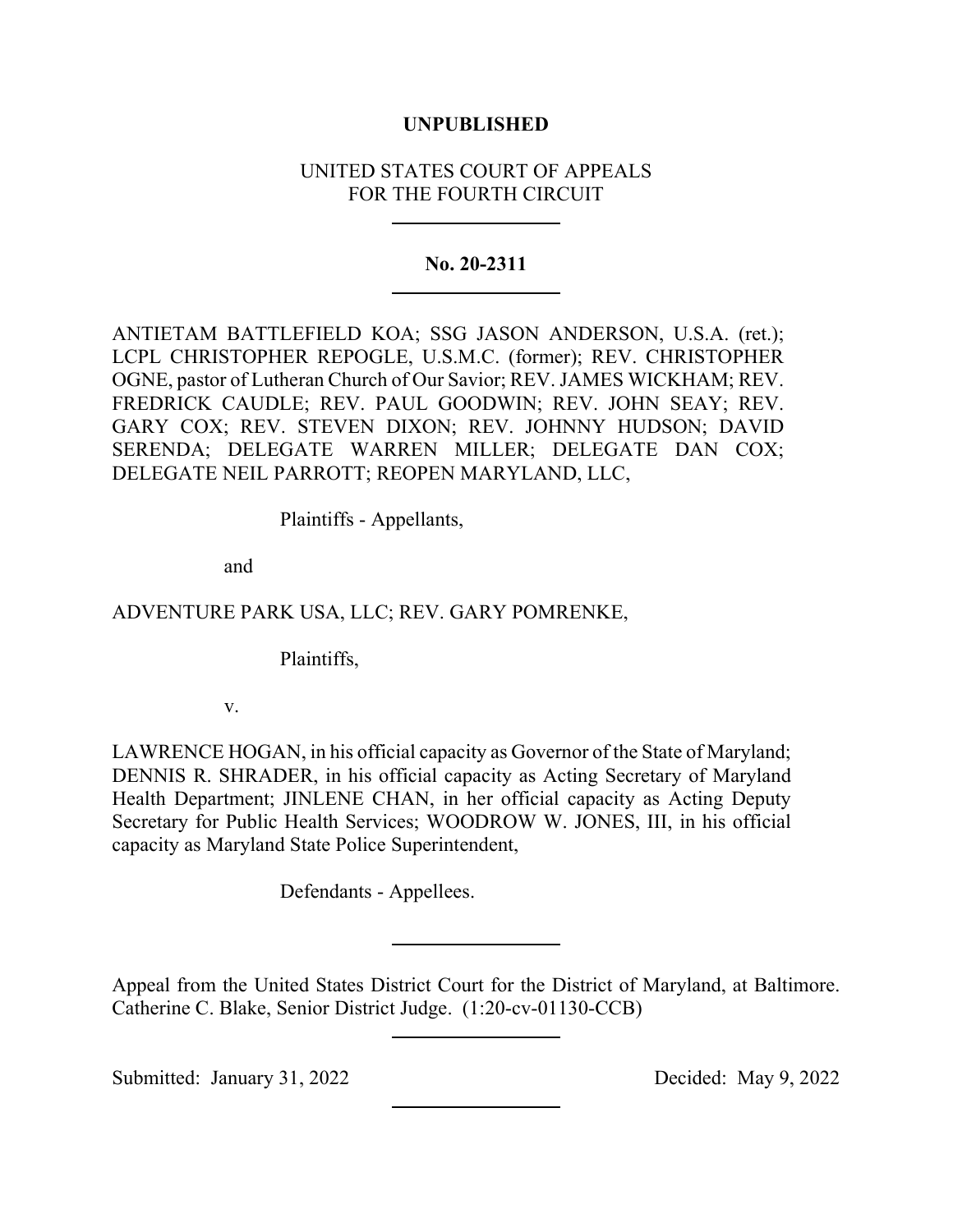Before DIAZ and THACKER, Circuit Judges, and KEENAN, Senior Circuit Judge.

Dismissed in part; affirmed in part by unpublished per curiam opinion.

**ON BRIEF:** Daniel L. Cox, THE COX LAW CENTER, LLC, Emmitsburg, Maryland; John R. Garza, GARZA LAW FIRM, P.A., Rockville, Maryland, for Appellants. Brian E. Frosh, Attorney General, Adam D. Snyder, Assistant Attorney General, Kathleen A. Ellis, Assistant Attorney General, Justin E. Fine, Assistant Attorney General, OFFICE OF THE ATTORNEY GENERAL OF MARYLAND, Baltimore, Maryland, for Appellees.

Unpublished opinions are not binding precedent in this circuit.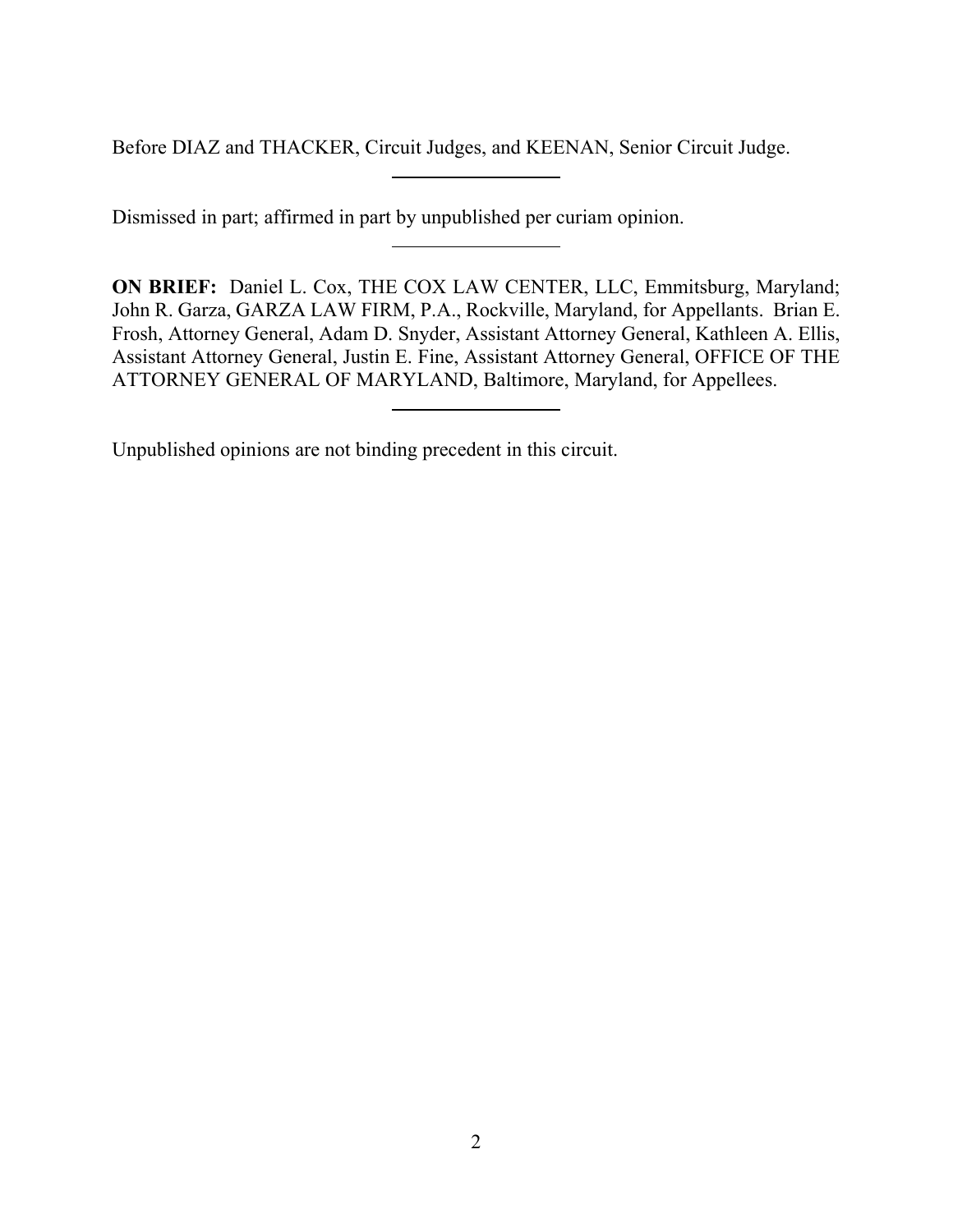#### PER CURIAM:

Antietam Battlefield KOA and fifteen others appeal from the district court's order denying their motion for a temporary restraining order and preliminary injunction and the court's order dismissing their amended complaint challenging executive orders and emergency proclamations issued by Lawrence J. Hogan, Governor of the State of Maryland, in response to COVID-19. As explained below, we dismiss the appeal in part and affirm in part.

To control and prevent the spread of COVID-19, Governor Hogan issued a proclamation declaring a state of emergency and the existence of a catastrophic health emergency in Maryland on March 5, 2020. Governor Hogan renewed this proclamation on March 17 and April 10, 2020. The proclamation of emergency authorized the Governor to issue orders to control and terminate the emergency, Md. Code Ann., Pub. Safety § 14-303(b), and, to this end, Governor Hogan issued various executive orders. The Governor's March 30, 2020, executive order directed persons living in Maryland to stay in their homes or residences with certain exceptions; prohibited "[s]ocial, community, spiritual, religious, recreational, leisure, and sporting gatherings and events" of more than ten people; ordered that non-essential businesses, organizations, establishments, and facilities remain closed to the general public with certain exceptions; and ordered that various other organizations and facilities close or remain closed to the general public. Prior to issuing the March 30 executive order, Governor Hogan had issued executive orders on March 12, March 16, March 19, and March 23, 2020. These orders limited the attendance of people at gatherings, events, and facilities; closed senior citizen activities centers; and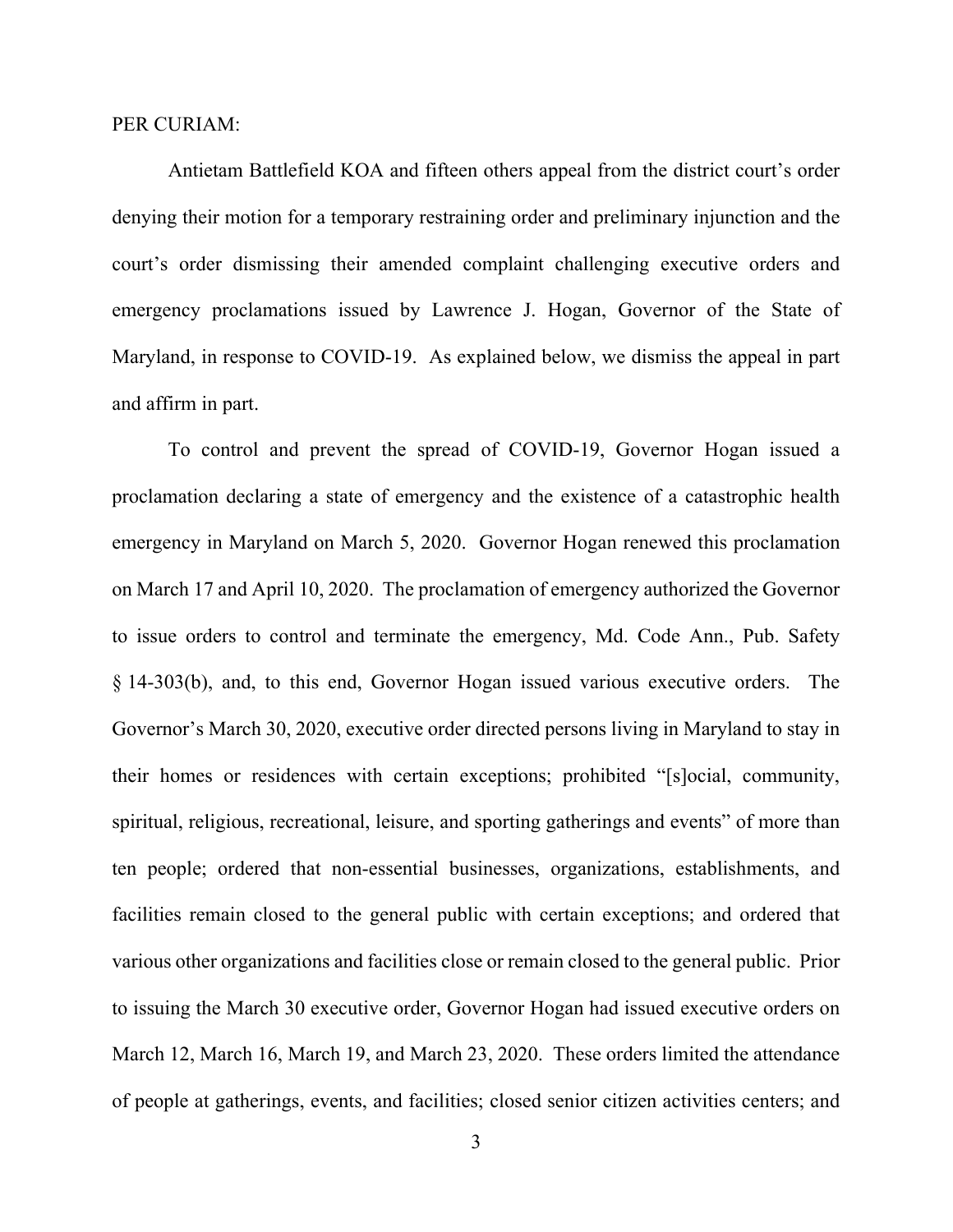closed various other establishments to the general public. Governor Hogan's April 15, 2020, executive order required certain persons to use face coverings in retail and foodservice establishments and while on public transportation and required retail establishments to implement physical distancing and sanitizing measures. All the executive orders provided they would remain in effect until after termination of the state of emergency and the rescission of the proclamation of the catastrophic health emergency or until rescinded, superseded, amended, or revised by additional orders and that a person who knowingly and willfully violated them was guilty of a misdemeanor and subject on conviction to imprisonment for a term not exceeding one year or a fine not exceeding \$5000 or both.

In May 2020, when the April 10 renewal proclamation and the March 30 and April 15 executive orders were in effect, Plaintiffs—two former members of the military, three members of the Maryland House of Delegates, nine religious pastors and a church officer, two limited liability corporations, and business Antietam Battlefield KOA—filed a civil action under 42 U.S.C. § 1983 and the Maryland Constitution against Governor Hogan, the Maryland Secretary of Health, the Maryland Deputy Secretary for Public Health Services, and the Maryland Secretary of State Police in their official capacities. The complaint generally referred to the Governor's executive orders and emergency proclamations in collective senses<sup>[1](#page-3-0)</sup> and claimed they violated the right to free exercise of religion protected

<span id="page-3-0"></span><sup>&</sup>lt;sup>1</sup> Other than referring to the alleged effects of the March 30 executive order on Antietam Battlefield KOA and noting the existence of the March 5 proclamation, the complaint did not distinguish among the Governor's executive orders and proclamations.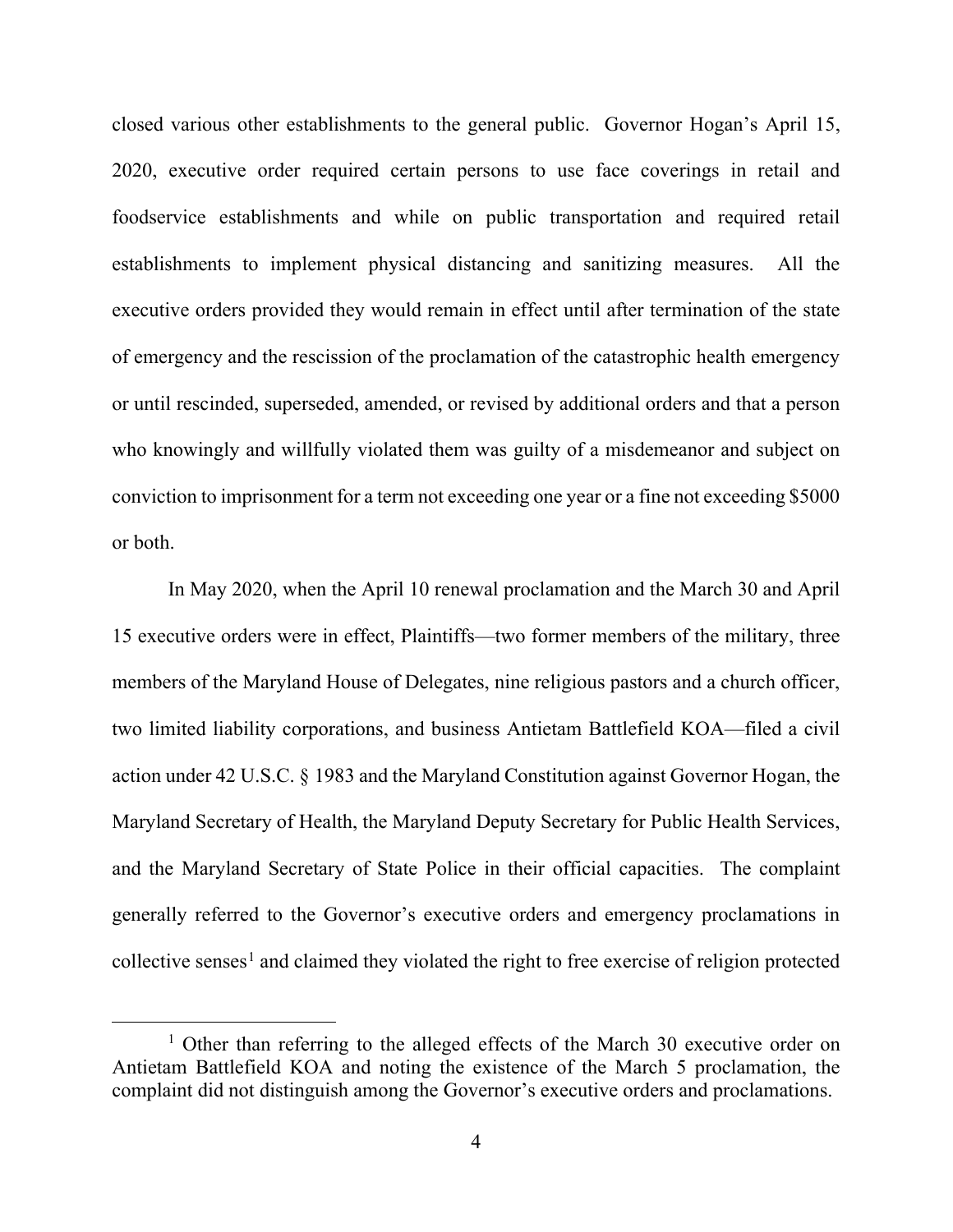by the First Amendment and Article 36 of the Maryland Declaration of Rights; the rights to peaceably assemble and to freedom of speech protected by the First Amendment; the Establishment Clause of the First Amendment; the Equal Protection Clause of the Fourteenth Amendment; the guarantee of a republican form of government protected by Article IV, Section 4 of the Constitution and Article 2 of the Maryland Declaration of Rights; the rights to freedom of speech, assembly, due process, rule of law, separation of powers, to not be subject to martial law, to have laws suspended only by the Maryland General Assembly, and rights under English common law protected by Articles 5, 8, 9, 10, 13, 24, 32, 40, and 44 of the Maryland Declaration of Rights; the Taking Clause of the Fifth Amendment; and the Commerce Clause in Article I, Section 8 of the Constitution. Plaintiffs sought as relief, among other matters, the issuance of temporary, preliminary, and permanent injunctive relief against enforcement of the Governor's orders and a declaratory judgment that the orders were unconstitutional. Plaintiffs also moved under Fed. R. Civ. P. 65 for the issuance of a temporary restraining order as requested in the complaint and a preliminary injunction.

On May 20, 2020, the district court denied Plaintiffs' motion for a temporary restraining order and preliminary injunction. *Antietam Battlefield KOA v. Hogan*, 461 F. Supp. 3d 214, 242 (D. Md. 2020). Treating the motion as one for a preliminary injunction, the district court: noted that Plaintiffs did not discuss the merits of their Establishment Clause, Takings Clause, Guarantee Clause, and Equal Protection Clause claims and several of their Maryland Declaration of Rights claims in their briefing and declined to address those claims; determined that Plaintiffs' argument regarding their free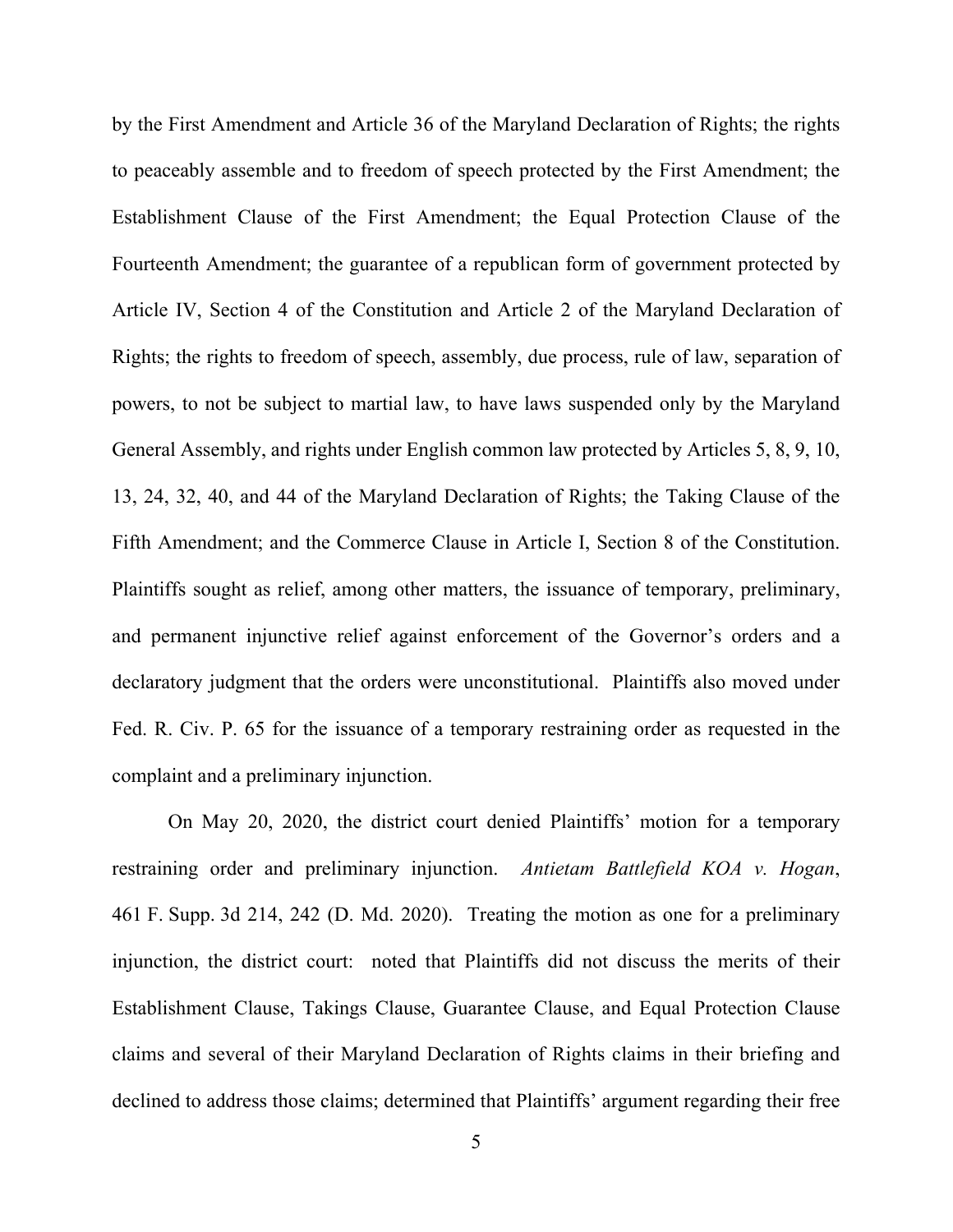exercise claims had not been rendered moot by the issuance on May 13, 2020, of a new executive order that, among other matters, removed "spiritual" and "religious" gatherings from the prohibition on gatherings and events of more than ten people and allowed religious facilities to open to the general public at 50 percent of the facility's maximum occupancy; determined that the Supreme Court's decision in *Jacobson v. Massachusetts* provided the proper scope for review of Plaintiffs' constitutional claims and that, as a result, they would have to demonstrate they were likely to succeed in showing that Governor Hogan's orders had either no "real or substantial relation" to protecting public health or that they were "beyond all question, a plain, palpable invasion of rights secured by the fundamental law," 197 U.S. 11, 31 (1905); determined that the Governor's orders had a real or substantial relation to the public health crisis resulting from the spread of COVID-19; determined that Plaintiffs had not shown a likelihood of success on the merits of their free exercise claims because the prohibition on large gatherings was neutral, generally applicable, and rationally related to the legitimate government interest in reducing the spread of COVID-19, and Plaintiffs had not demonstrated the restriction would fail under strict scrutiny; determined that Plaintiffs had not shown a likelihood of success on their claims that the prohibition against large gatherings and the face covering requirement violated speech and assembly rights protected by the First Amendment and Article 40 of the Maryland Declaration of Rights because these measures did not regulate speech based on its content and were narrowly-tailored, did not express any message, and Plaintiffs had not demonstrated the measures would fail under strict scrutiny; determined that Plaintiffs had not shown a likelihood of success on their claim under the Commerce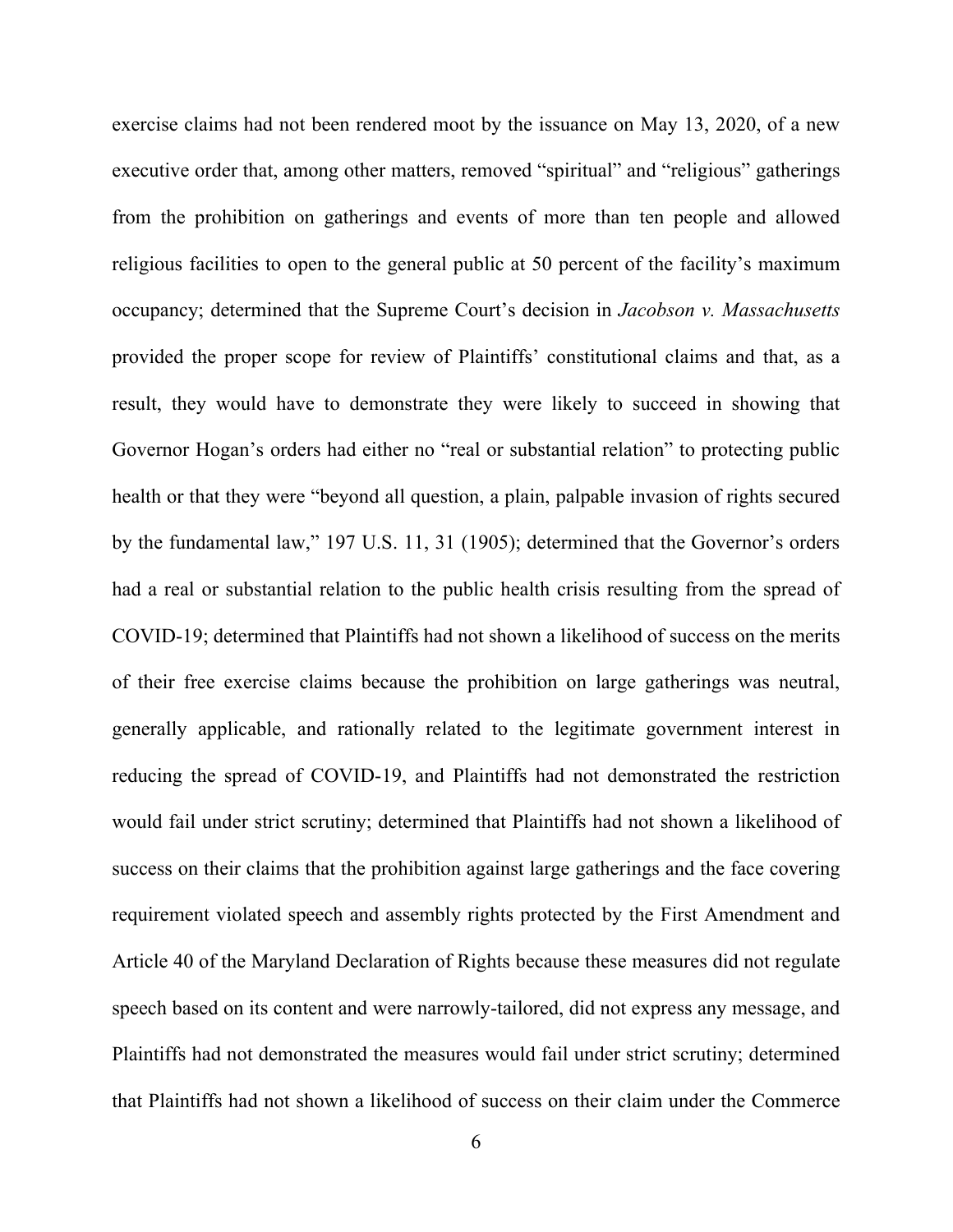Clause because the directive that certain businesses close did not discriminate against interstate commerce and survived rational basis review; determined that Plaintiffs had not shown a likelihood of success on their claim under Article 8 of the Maryland Declaration of Rights because Governor Hogan had not silenced Plaintiff Delegate Cox; determined that Plaintiffs had not shown a likelihood of success on their claim under Article 44 of the Maryland Declaration of Rights because they had not demonstrated Defendants violated their clearly defined rights; determined that, because Plaintiffs had not shown the harm they faced resulted from constitutional violations, this factor weighed against granting their motion; determined that the balance of equities and the public interest also did not weigh in favor of granting Plaintiffs' motion; and determined that Plaintiffs had not shown that the orders were "beyond all question, a plain, palpable invasion of rights secured by the fundamental law." *Antietam Battlefield KOA*, 461 F. Supp. 3d at 227-42.

Plaintiffs appealed, and appeal No. 20-1579 was opened in this court. While that appeal was pending, Plaintiffs other than Reverend Gary Pomrenke filed an amended complaint in the district court presenting the same allegations and claims raised in the initial complaint against Defendants. Defendants moved pursuant to Fed. R. Civ. P. 12(b)(6) to dismiss the amended complaint. The parties stipulated in the district court to the dismissal without prejudice of Plaintiff Adventure Park USA, LLC under Fed. R. Civ. P. 41(a)(1), and a panel of this court later granted the Fed. R. App. P. 42(b) motion for voluntary dismissal Plaintiffs filed in appeal No. 20-1579. *Antietam Battlefield KOA v. Hogan*, No. 20-1579 (4th Cir. Jul. 6, 2020) (unpublished order).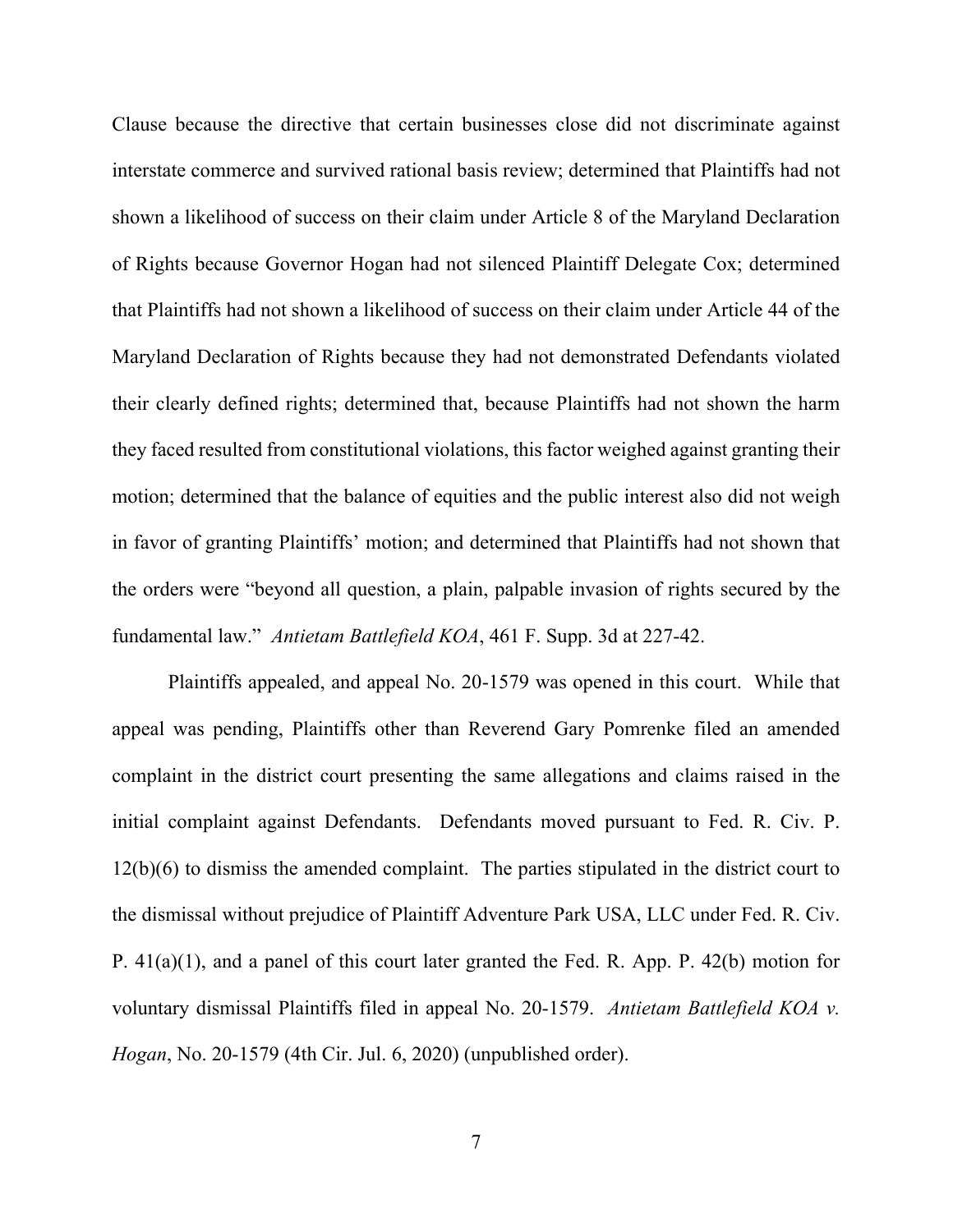On November 18, 2020, the district court granted Defendants' Rule 12(b)(6) motion and dismissed the amended complaint. In this order, the court: incorporated the May 20 order; applied *Jacobson* to determine whether Plaintiffs' constitutional claims survived the motion to dismiss; relied on the March 30 executive order because the amended complaint failed to specify which of the Governor's orders were being challenged; determined that Plaintiffs had failed to plausibly allege plain and palpable violations of the Commerce and Establishment Clauses and of their rights to free speech, assembly, free exercise, and equal protection; determined their Article IV and takings claims also failed; and determined that their claims under the Maryland Constitution were barred by the Eleventh Amendment.

Appellants timely appealed the May 20 and November 18 orders, and the subject appeal was opened.<sup>[2](#page-7-0)</sup> Invoking *Roman Catholic Diocese of Brooklyn v. Cuomo*, 141 S. Ct. 63 (2020) (per curiam) (granting application for injunctive relief and enjoining Governor of New York from enforcing COVID-19-related executive order's occupancy limits on attendance at religious services after reviewing limits under strict scrutiny), Appellants moved for an immediate injunction or, alternatively, an immediate remand to the district court. We denied their motion without prejudice to their right to refile it after first moving for an injunction pending appeal with the district court on January 20, 2021, and the parties

<span id="page-7-0"></span><sup>2</sup> We conclude after review of the record in light of *Affinity Living Grp., LLC v. StarStone Specialty Ins. Co.*, 959 F.3d 634, 639 (4th Cir. 2020), and *Bing v. Brivo Sys., LLC*, 959 F.3d 605, 610-12, 614-15 (4th Cir. 2020), *cert. denied*, 141 S. Ct. 1376 (2021), that we have jurisdiction to review this appeal following the dismissal without prejudice of Adventure Park USA, LLC.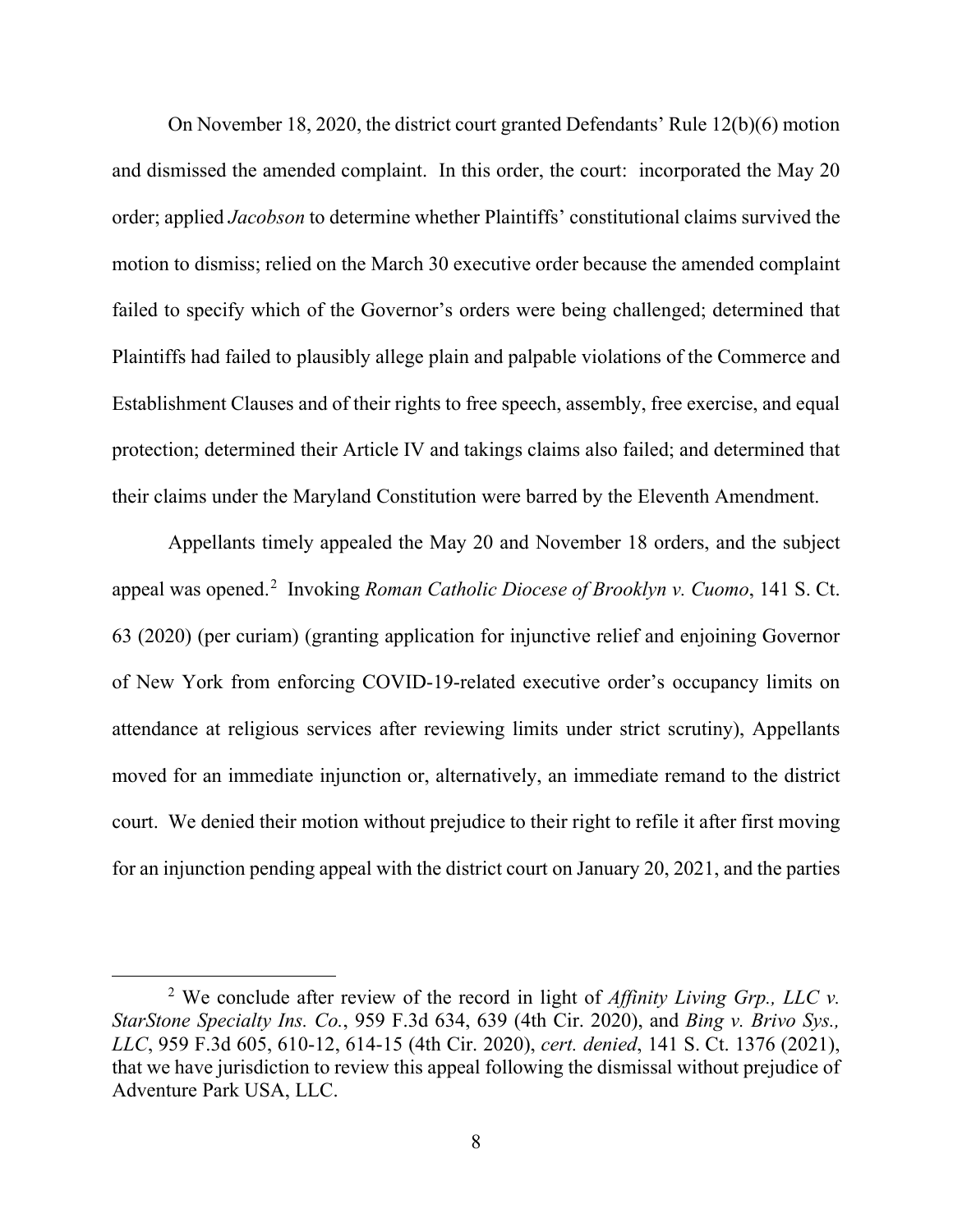completed their briefing on March 4, 2021. Appellants argue on appeal for reversal of the district court's orders and a remand for further proceedings.

Following the completion of briefing, Governor Hogan issued additional proclamations and executive orders, easing COVID-19 restrictions as Maryland continued to navigate through the pandemic. On March 9, 2021, the Governor issued an executive order amending prior orders, providing that the then-in-effect 50 percent occupancy limit for religious and several other types of establishments would remain in effect until March 12, 2021, and providing this limit would cease to be effective as of 5:00 PM on that date. The March 9 order also required the wearing of face coverings in certain circumstances. The Governor's April 21, 2021, executive order amended prior orders and reduced the 50 percent occupancy limit. His April 28, 2021, executive order amended prior orders and omitted the requirement to wear face coverings at outdoor locations. His May 12, 2021, executive order amended prior orders and omitted occupancy limits altogether. His May 14, 2021, executive order amended prior orders and reduced the face covering requirement again. His June 15, 2021, executive order rescinded the May 14 order and rendered that order of no further effect as of July 1, 2021. The last of Governor Hogan's proclamations renewing the state of emergency and catastrophic health emergency issued on August 11, 2021. The August 11 proclamation renewed these states until 11:59 PM on August 15, 2021.

On January 4, 2022, in response to the Omicron variant of COVID-19, Governor Hogan proclaimed a new state of emergency and a catastrophic health emergency. That day, the Governor issued executive orders allowing the augmenting of the emergency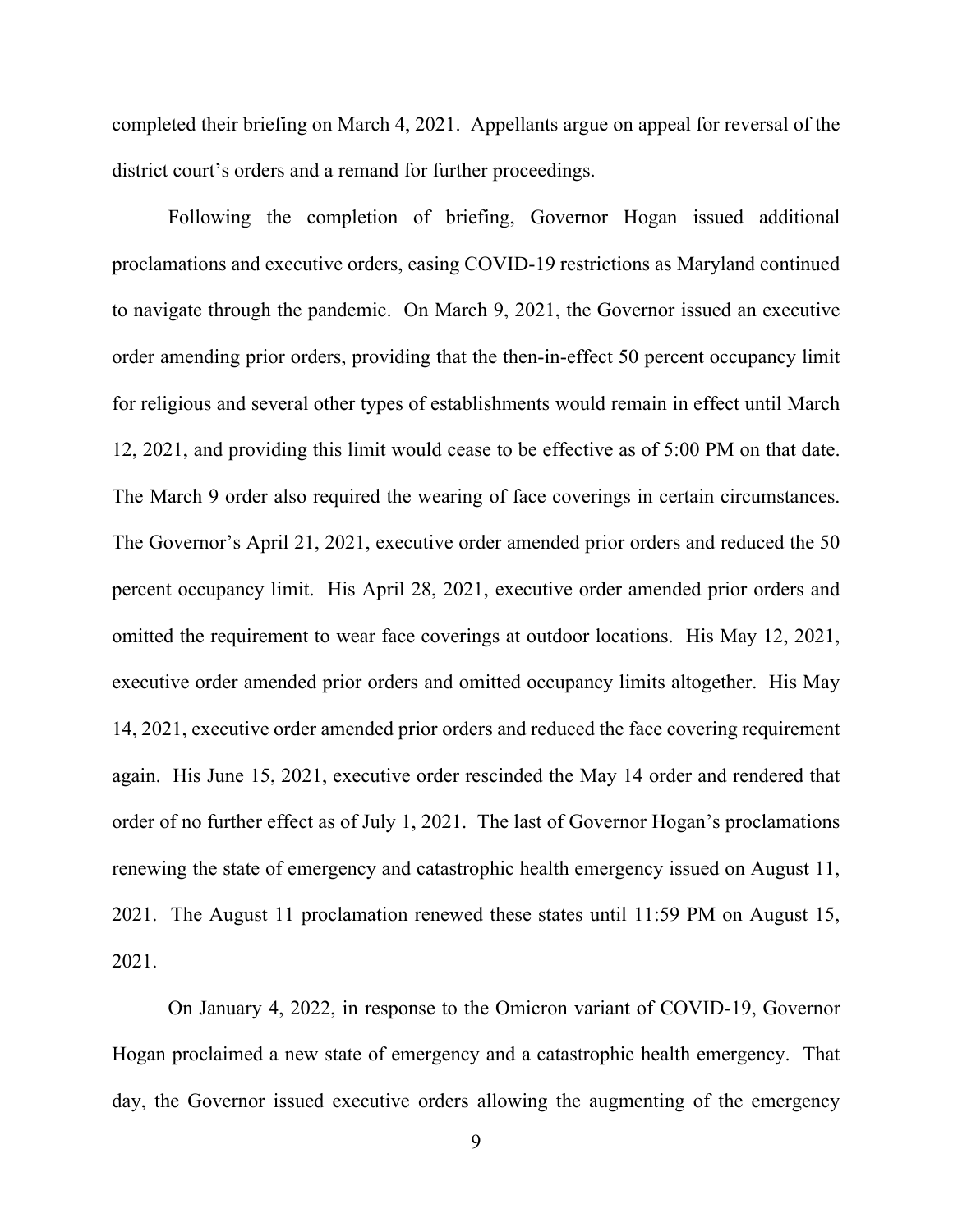medical services workforce and regulating healthcare personnel, care space, and supplies. On February 3, 2022, Governor Hogan terminated the state of emergency and rescinded the January 4 proclamation as of 11:59 PM that day.

The first issue before us is whether these developments moot any portion of this appeal. "The mootness doctrine is rooted in the case-or-controversy limitation on federal judicial power contained in Article III, Section 2 of the Constitution." *Lighthouse Fellowship Church v. Northam*, 20 F.4th 157, 162 (4th Cir. 2021) (citing *Friends of the Earth, Inc. v. Laidlaw Envtl. Servs. (TOC), Inc.*, 528 U.S. 167, 180 (2000)). The jurisdiction of the federal courts extends only to actual cases or controversies. *See Porter v. Clarke*, 852 F.3d 358, 363 (4th Cir. 2017). "When a case or controversy ceases to exist either due to a change in the facts or the law—the litigation is moot, and the court's subject matter jurisdiction ceases to exist also." *Id.* (internal quotation marks omitted). "Put differently, a case is moot when the issues presented are no longer live or the parties lack a legally cognizable interest in the outcome." *Id.* (internal quotation marks omitted); *see Lighthouse Fellowship Church*, 20 F.4th at 162 (noting that a case may become moot after entry of district court's judgment and while appeal is pending).

We conclude that Appellants' religious exercise claims are moot. The proclamations and executive orders they challenged as violative of the First Amendment and the Maryland Declaration of Rights are no longer in effect, having expired on their own terms and with the termination of the state of emergency. Further, given the absence here of any reasonable expectation that Appellants will be subject to future restrictions on religious practice like those present in the orders they challenged, we discern that no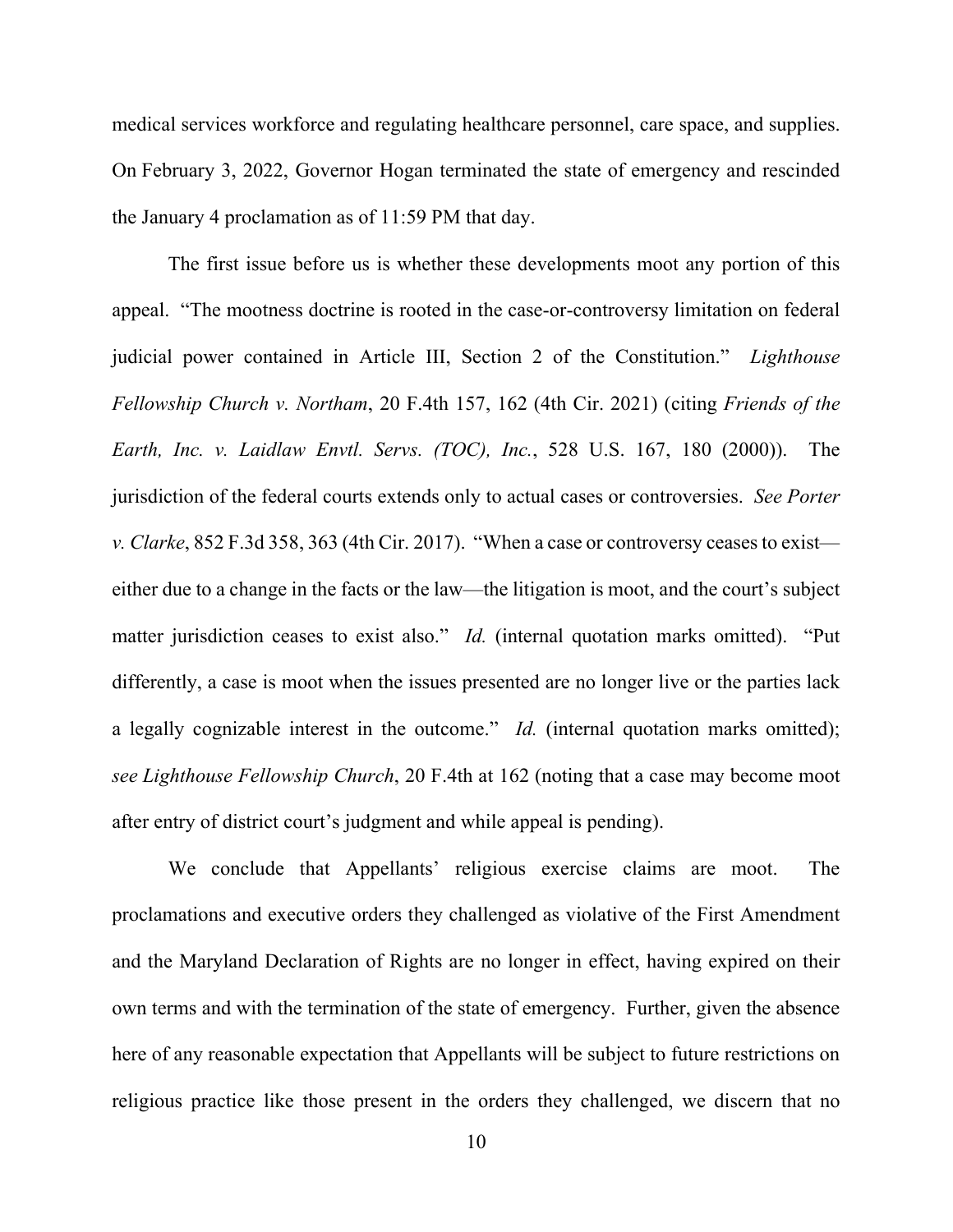exception to mootness is applicable. *See Am. Fed. of Gov't Emps. v. Off. of Special Couns.*, 1 F.4th 180, 187-88 (4th Cir. 2021) (rejecting argument that case challenging withdrawn advisory opinion was not moot because it was not reasonable to expect complaining party would be subject to same action again given that opinion had been withdrawn in response to changed circumstances); *Lighthouse Fellowship Church*, 20 F.4th at 163-64 (reasoning that decision in *Roman Catholic Diocese of Brooklyn* rendered it "speculative to assert" that the Virginia Governor would "reinstate [COVID-19-based] restrictions on religious exercise" that had already expired and that mootness finding was consistent with *Am. Fed.* because easing of restrictions occurred as Virginia navigated through the pandemic). In the absence of a live controversy between the parties regarding Appellants' religious exercise claims, we dismiss the appeal as to these claims as moot.

As to the remainder of the Appellants' claims, we review the district court's denial of a preliminary injunction for an abuse of discretion, reviewing factual findings for clear error and legal conclusions de novo. *Leaders of a Beautiful Struggle v. Baltimore Police Dep't*, 2 F.4th 330, 339 (4th Cir. 2021) (en banc). We review a district court's dismissal under Rule 12(b)(6) for failure to state a claim de novo, viewing the facts in the light most favorable to the plaintiff. *Sheppard v. Visitors of Va. State Univ.*, 993 F.3d 230, 234 (4th Cir. 2021). Having reviewed the remainder of the district court's denial and dismissal orders, we conclude that the court did not reversibly err in those rulings. We therefore affirm these rulings for the reasons the district court stated. *Antietam Battlefield KOA v. Hogan*, No. 1:20-cv-01130-CCB (D. Md. May 20 & Nov. 18, 2020).